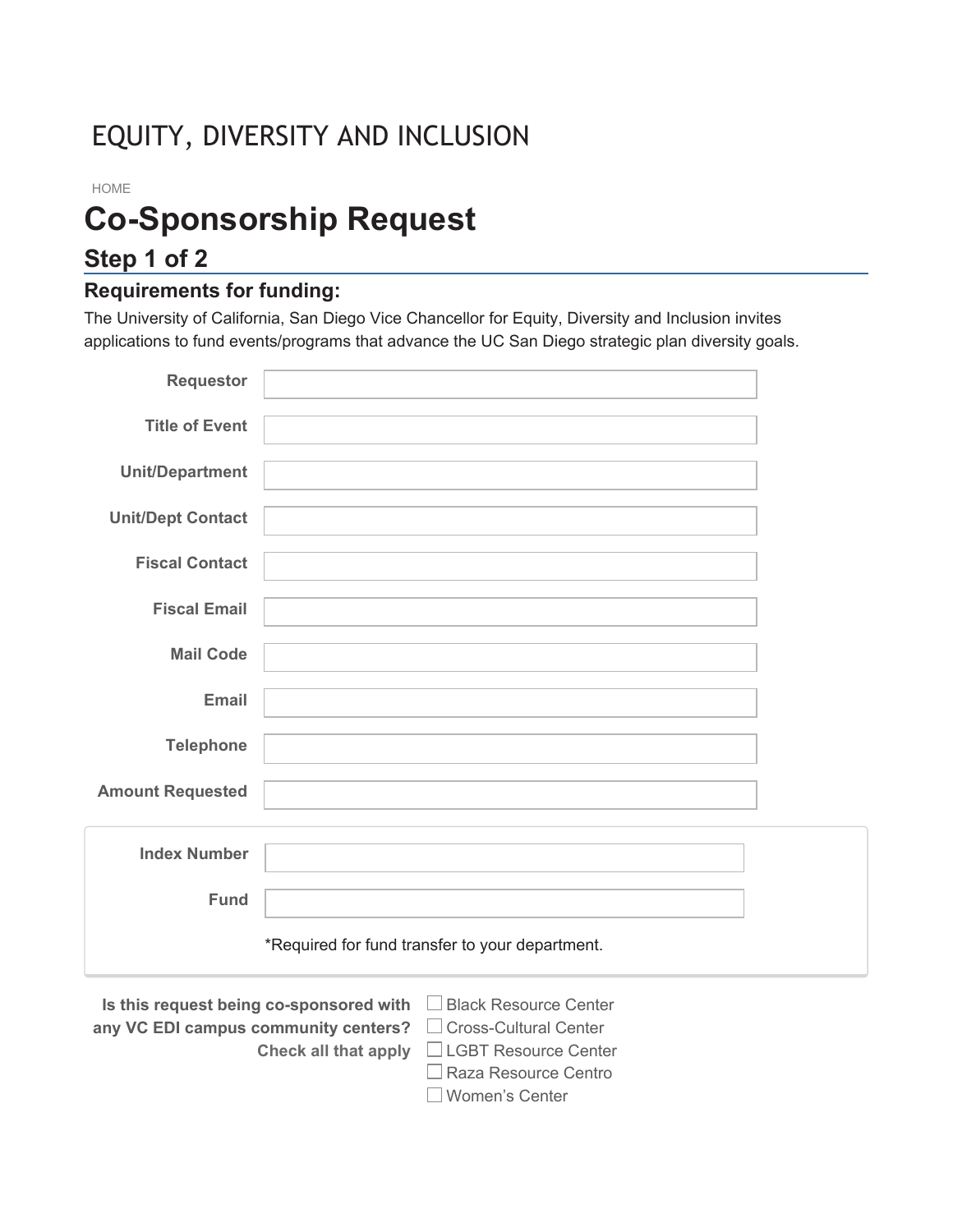# **Step 2 of 2**

# **Eligibility Criteria**

Groups eligible to request funds must be affiliated with UC San Diego (registered student organizations; officially recognized faculty/staff associations; university departments, offices or programs)

To be eligible, your co-sponsorship diversity proposal should

- advance the diversity goals of the UC San Diego strategic plan.
- demonstrate co-sponsorship support for your department, division, or other organizations/units on campus
- have clear articulated goals, objectives, and measures of success

Your proposal must be for one or two types of financial support categories:

**Category**  $\odot$  **Sponsorship** - Events/programs generally occur annually at UC San Diego and attendance is less than 400. Examples are small to medium annual campus conferences, annual cultural celebrations, hosting local diversity speakers, departmental or divisional lectures, trainings, symposia and cultural awareness programs **Special Events** - Events/programs in this category are generally large campus wide events, with attendance greater

than 400, such as college expos, symposia, major cultural events, major conferences, or hosting major national speakers

### **Program/Event Description**

| <b>Date</b>                                |             |
|--------------------------------------------|-------------|
|                                            |             |
| (mm/dd/yyyy)                               |             |
|                                            |             |
| <b>End Date</b>                            |             |
| (if applicable                             |             |
|                                            |             |
| mm/dd/yyyy)                                |             |
|                                            |             |
| <b>Time</b>                                |             |
|                                            |             |
|                                            |             |
| Location                                   |             |
|                                            |             |
| <b>Size of Audience</b>                    |             |
|                                            |             |
|                                            |             |
| <b>Intended Audience</b>                   |             |
| (e.g. transfer students, pre-med students) |             |
|                                            |             |
|                                            |             |
|                                            |             |
|                                            | 2000 / 2000 |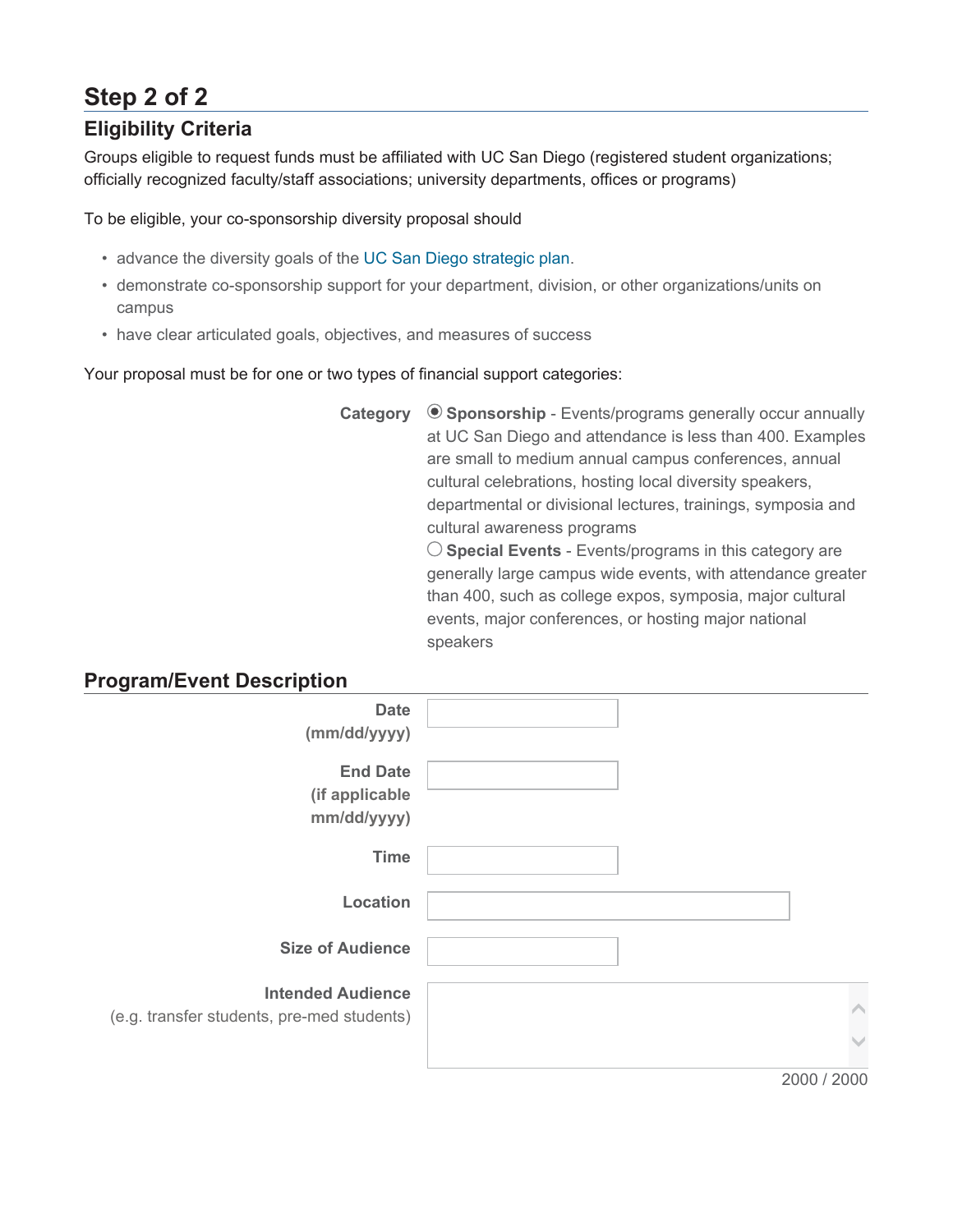#### 2000 / 2000

| ۸ |  |
|---|--|
|   |  |

 $\triangleright$ 

 $\checkmark$ 

2000 / 2000

 Year Funded Amount Received

> $\triangleright$ ఘ

2000 / 2000



2000 / 2000

| <b>Copies of promotional materials/fliers</b> |  |
|-----------------------------------------------|--|
| (At least 1 required)                         |  |

**or other key participants**

**(if applicable)**

| Browse |
|--------|
| Browse |
| Browse |
| Browse |

### **Program/Event Impact**

| <b>Goals</b>                                                                 |        |             |
|------------------------------------------------------------------------------|--------|-------------|
| What is the diversity, equity and inclusion                                  |        |             |
| goal(s) of your event/program?                                               |        |             |
|                                                                              |        | 2000 / 2000 |
| <b>List Measurable Outcomes</b><br>List 1-3 outcomes that you will evaluate. |        |             |
|                                                                              |        |             |
|                                                                              |        | 2000 / 2000 |
| Describe/Attach any survey tools or<br>assessments you will be using, if any |        |             |
|                                                                              |        |             |
|                                                                              | Browse | 2000 / 2000 |
|                                                                              | Browse |             |

#### **Description of Event/Program**

#### **Justification**

What is the purpose of your Event/Program? Please relate your response to the strategic plan

#### **History of Event**

If this event has received previous funding from EDI, please provide a brief summary of the outcomes of the event/program and when it occurred.

**Information about speakers, performers**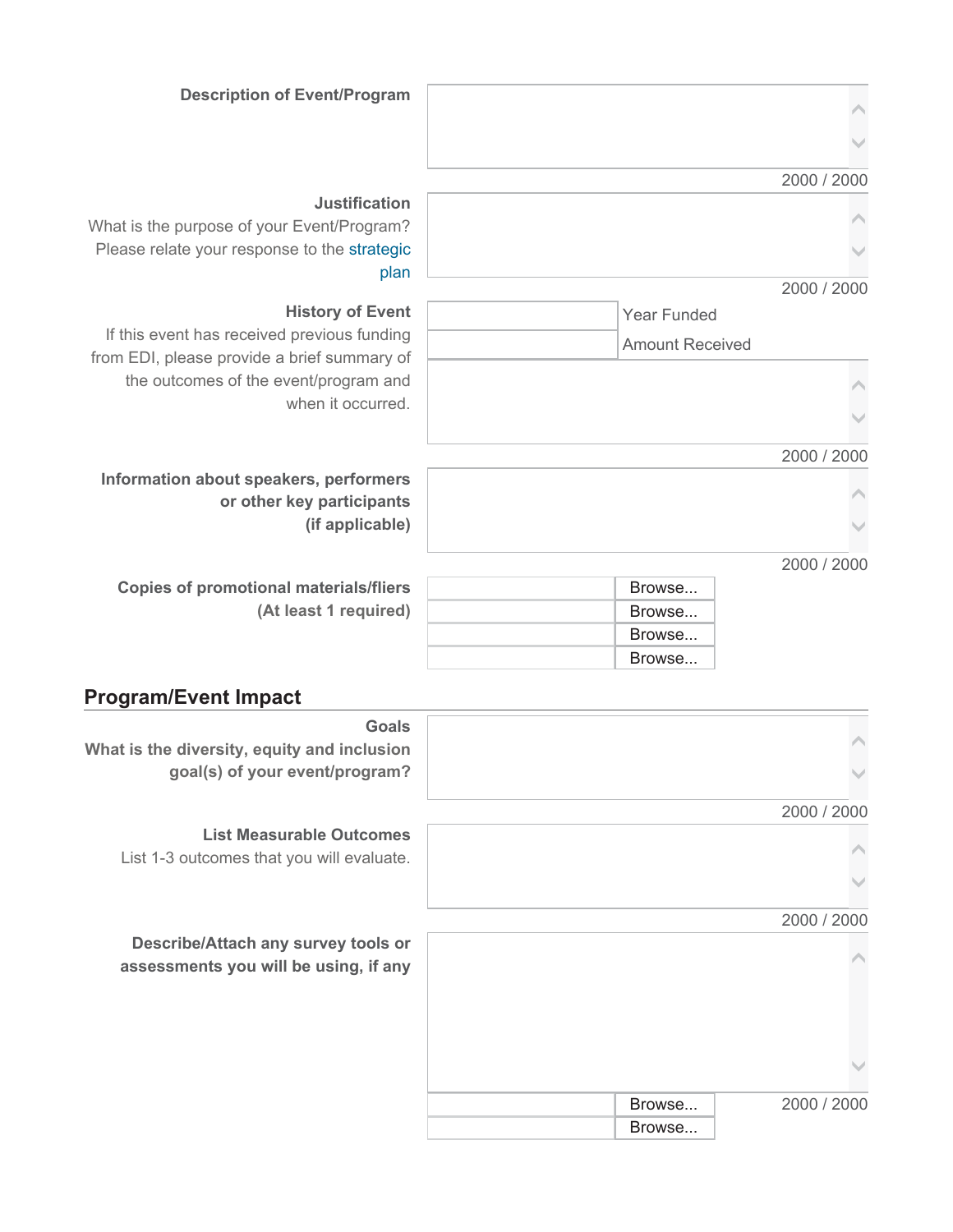| Browse |
|--------|
| Browse |

# **Program/Event Budget**

|                             | <b>Budget Notes</b> |  |
|-----------------------------|---------------------|--|
| <b>Advertising</b>          | $\mathsf{O}\xspace$ |  |
|                             |                     |  |
| <b>Audio/Visual</b>         | $\mathsf{O}\xspace$ |  |
|                             |                     |  |
| <b>Event Set Up</b>         | $\mathbf 0$         |  |
|                             |                     |  |
| <b>Facility Rental Fees</b> | $\mathsf{O}\xspace$ |  |
|                             |                     |  |
| Food                        | $\mathsf{O}\xspace$ |  |
|                             |                     |  |
| Handouts/copies             | $\mathsf{O}\xspace$ |  |
|                             |                     |  |
| <b>Parking</b>              | $\mathsf{O}\xspace$ |  |
|                             |                     |  |
| <b>Speaker Fees</b>         | $\mathbf 0$         |  |
|                             |                     |  |
| <b>Travel Expenses</b>      | $\mathbf 0$         |  |
|                             |                     |  |
| Other                       | $\boldsymbol{0}$    |  |
|                             |                     |  |
| <b>Total</b>                |                     |  |
| <b>Amount Requested</b>     |                     |  |